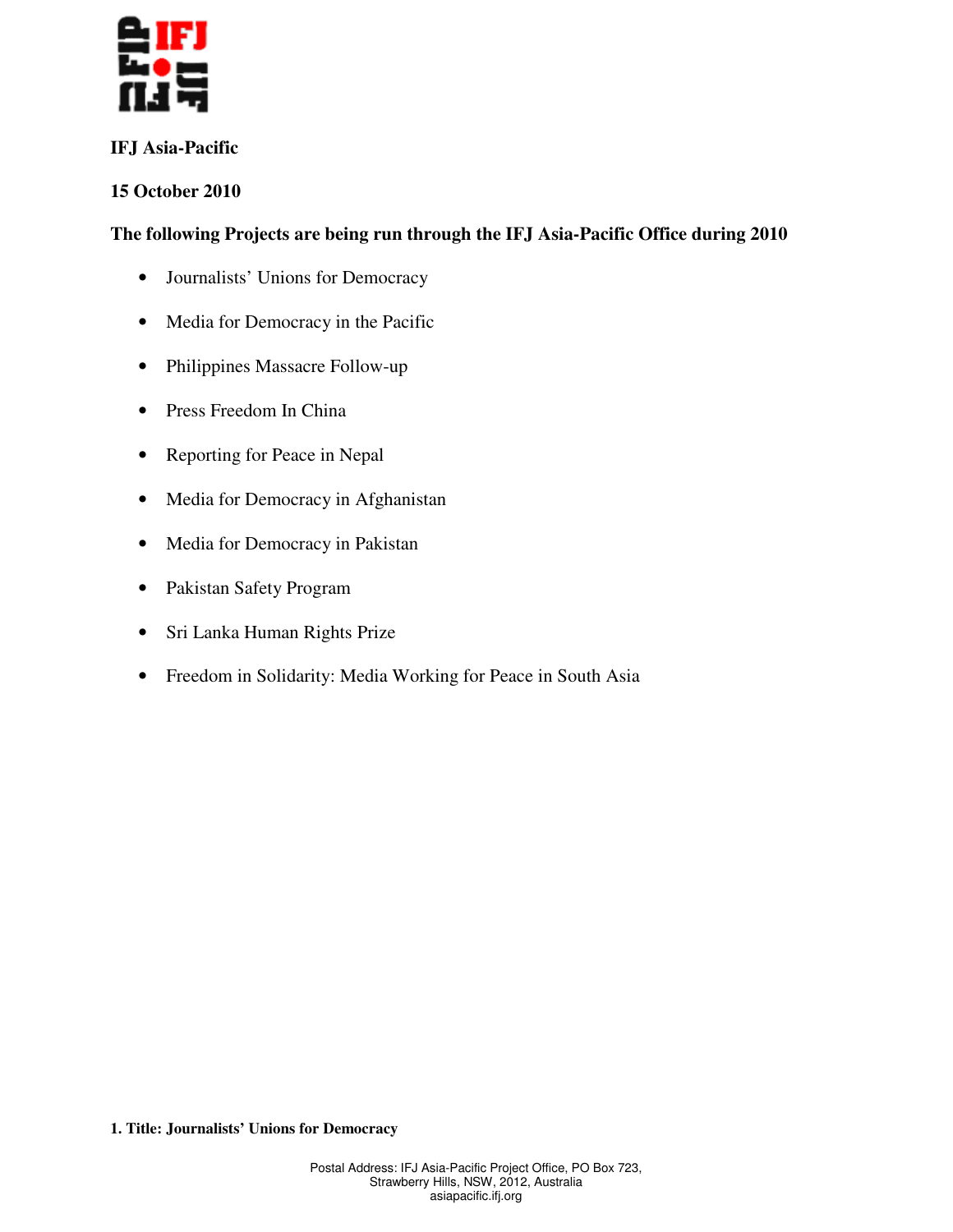

**Location:** Asia-Pacific Region **Project Period:** February 1, 2010 – February 1, 2012

# **Objectives:**

This project funded by LO-TCO (the Swedish trade union movement) supports union leadership training. The IFJ and its affiliates in Asia-Pacific will implement a 3-year trade union project in the region to build on prior work to improve journalists' economic and professional rights through developing trade union capacity. The activities address issues related to organisational development and management, globalisation, trade union and human rights, discrimination and equality, and health and safety. The promotion of increased membership and participation of women in journalists' unions will continue to be a significant focus. Attention will also sharpen on devising ways to address the negative impacts of globalisation, in terms of assisting unions to deal with global financial crisis.

# **Background:**

IFJ Asia-Pacific's work to promote the development and consolidation of strong journalists' trade unions in the region has included a series of regional meetings in recent years. These opportunities for information-sharing involve conducting needs assessments for each country and sub-region represented, the setting of country plans and objectives, and developing strategies to achieve these objectives. The 2010-12 activities are intended to build on the work of previous meetings in Kuala Lumpur, Colombo, Taipei and Hong Kong, and expand links with other GUFs. The Hong Kong meeting in early 2009 addressed "Organising in the Financial Crisis". Follow-up work in the region in 2010 will address needs identified in country analyses conducted at the 2008 leadership meeting and during other project work in 2008-2009.

# **Project Activities:**

The main activities include:

- Two regional meetings. The first will include a needs assessment and analysis of target organisations and their memberships.
- Upgrading and developing training materials to create new modules (basic, advanced and training design).
- Train the trainer (TTT) workshops in up to 10 countries. Over the period, there will be basic training workshops in 4 target countries; and advanced training and training design workshops in 3-5 countries.
- At least 20 local trade union training/professional development workshops to be conducted by newlytrained trainers in target countries.

# **Communications and Campaigns / Lobbying Events**:

- Monthly e-bulletins (IFJ, SAMSN and China Network) sent to affiliates and partners in Asia-Pacific
- Global Days of Action
- Stop the War on Journalists in Sri Lanka campaign
- Campaign to End Impunity in the Philippines (including Philippines Action Plan)
- Press Freedom in China campaigning

# **Partners:** Region-based affiliates

# **Expected Results:**

- 1. Leadership and organisational capacity: Union leaders have received training in leadership, management and organising, and use these skills to strengthen their unions.
- 2. Sustained training and organisational capacity: Union leaders and members have participated in TTT programs and received training modules, and apply these to conduct local trainings; to integrate training programs into union planning.
- 3. Negotiation skills: Union leaders and members have received training in leadership, organising and collective bargaining, and apply these skills to bargaining, advocacy and campaigning.
- 4. Union membership: Union leaders and members have received training in leadership and organising, and apply these skills to recruitment and raising awareness of the benefits of union membership among colleagues.
- 5. Advocacy and campaigning: Union leaders and members have received training in leadership and organising, and apply these skills to develop and implement advocacy and campaigns on a range of issues. Union leaders have also participated in regional meetings which develop region-based actions.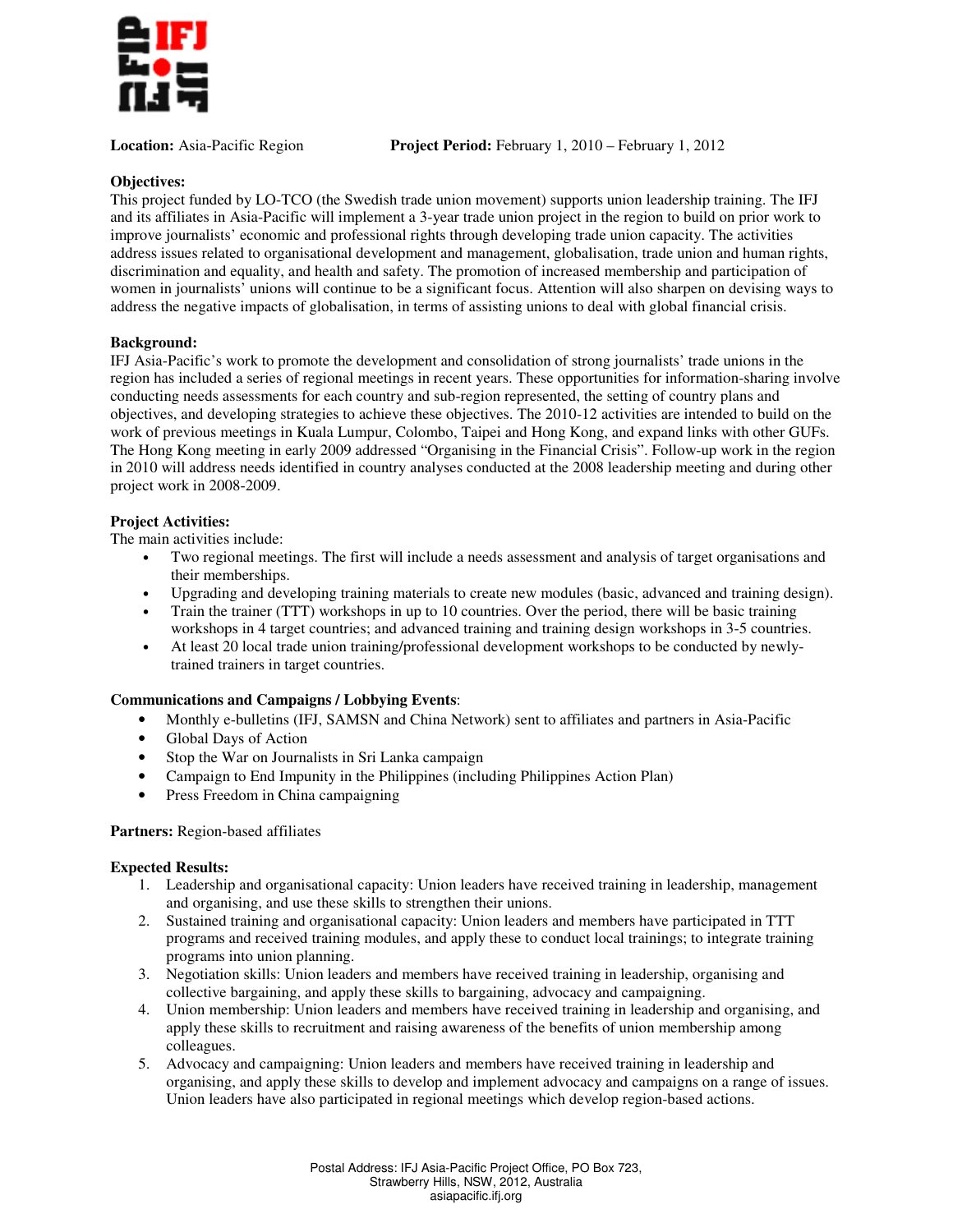

- Gender equity: Union leaders and members have participated in training programs and regional meetings in which a high percentage of women participate; gender equity is a significant cross-cutting issue in local programs.
- 7. Regional networking: Union leaders have participated in regional meetings which enhance cross-border solidarity and networking, including with members of other GUFs; training programs have promoted regional interactions; the IFJ Asia-Pacific office, bulletins and website connect groups across Asia-Pacific.

**Funders:** LO-TCO

# **2. Title: Media for Democracy in the Pacific**

**Location:** Pacific Islands **Project Period:** July 1, 2010 – June 30, 2012

#### **Objectives:**

The objective is to strengthen the role of media workers, press freedom advocates and civil society actors in defending and promoting human rights and fundamental freedoms in the Pacific. This includes achieving an enduring coalition of actors able to jointly promote and defend rights related to freedom of the media, freedom of expression, access to information and the right to free association in Pacific Island States. To achieve this, IFJ Asia-Pacific will develop and run a series of activities to bring individuals and organisations together and provide and develop skills in monitoring of media rights and promoting a culture of public service journalism. The action will reinforce the central role of an independent media in promoting democratic discourse and human rights for all.

#### **Background:**

The security of human rights and fundamental freedoms across the Pacific Islands is a matter of grave concern after increasingly severe repressive actions by Fiji's military regime built up to emergency rule and the enforcement of strict censorship in April 2009. Concerns are also growing about the potential for a domino effect on other Island States in the Pacific. The impetus for this project was IFJ involvement in facilitating training activities in the Pacific in 2009 with Pacific Freedom Forum, which identified a clear need for stronger regional networking.

# **Project Activities:**

The main activities include:

- 1. Training modules on media rights monitoring and public service journalism.
- 2. TTTs x 2 attached to regional roundtable meeting and regional summit
- 3. Local workshops (media rights monitoring and PSJ)
- 4. Annual press freedom reports x 2
- 5. Advocacy materials
- 6. Pacific Regional Roundtable Meeting
- 7. Pacific Summit on Press Freedom and Public Service Journalism
- 8. Handbook for Public Service Journalism and Human Rights Reporting in the Pacific

# **Communications and Campaigns / Lobbying Events**:

• Media alerts form base campaign, attached to all of the above, leading up to Pacific Summit

**Associates:** Pacific Freedom Forum (PFF) is lead associate. Contributions from Pacific Media Centre (PMC); Media, Entertainment & Arts Alliance; Engineering, Print and Manufacturing Union (New Zealand); Journalists' Association of Western Samoa; Secretariat of the Pacific Community; and possibly Pacific Islands News Association.

# **Expected Results:**

The project aims to build a coalition for unified action to conduct and promote media rights monitoring; campaigning for media freedom and human rights; improved reporting on human rights, democratic participation and processes, and a strengthened independent media sector. Results or outcomes will be:

- Training/information packages x 2 (monitoring and public service journalism).
- Up to 24 media workers, civil society representatives trained in reporting and monitoring media rights, and/or trained as trainers on public service journalism.

asiapacific.ifj.org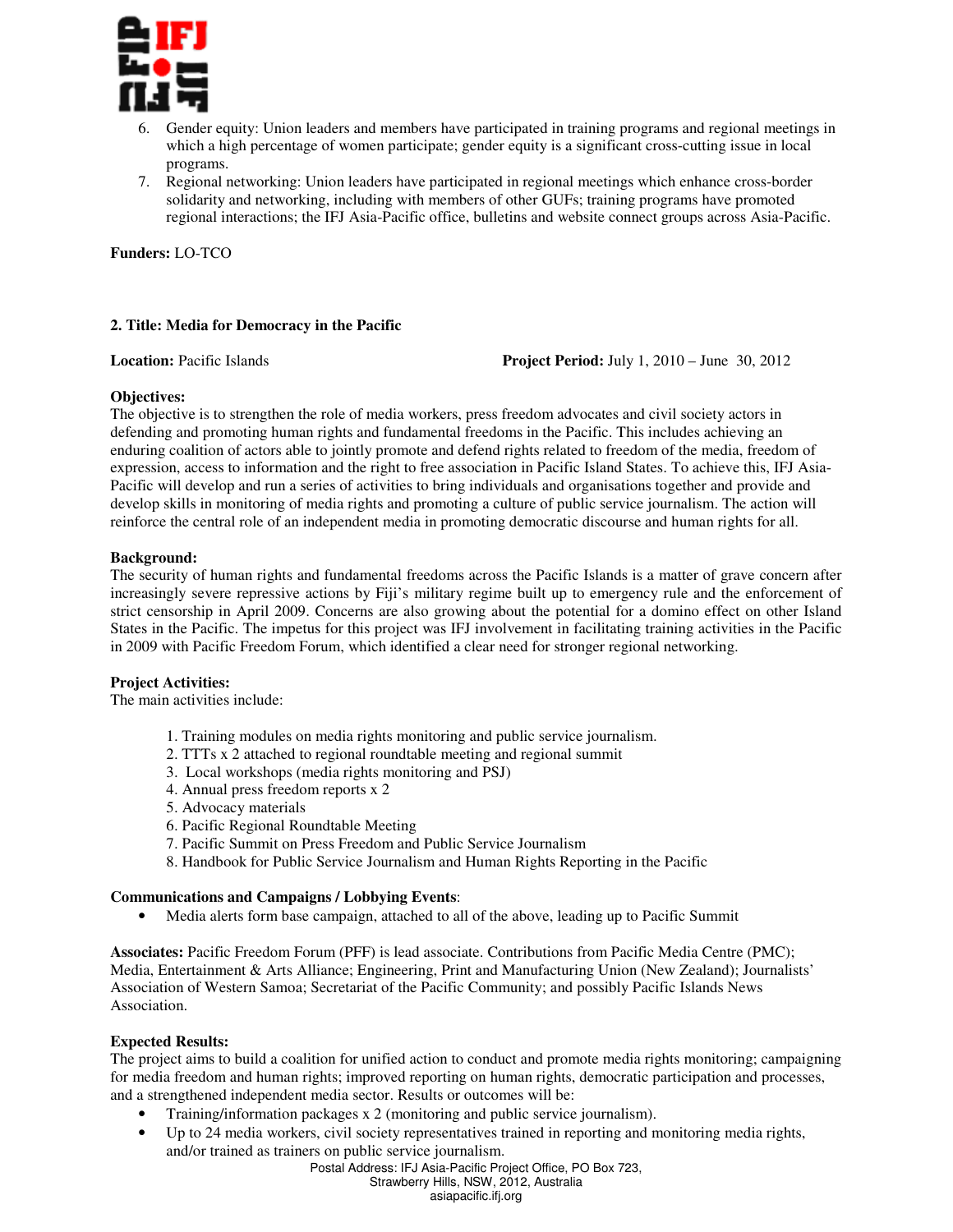

- Up to 240 media workers and civil society representatives gain skills for monitoring and reporting media rights, and/or reporting according to public service values, including in human rights reporting.
- Monitoring network issues regular statements based on monitoring alerts from various countries.
- Two annual Press Freedom in the Pacific reports.
- Handbook on public service journalism and human rights reporting for the Pacific.
- Pacific Charter for media rights and ethics arising from the Pacific Summit**.**

**Funders:** EC and UNESCO-IPDC

# **3. Title: Philippines Massacre Follow-Up**

**Location:** the Philippines **Project Period**: March 2010 – March 2011

#### **Objectives:**

This project follows on from IFJ Asia-Pacific's emergency response with the National Union of Journalists of the Philippines to the Maguindanao massacre in the southern Philippines on November 23, 2009. The project is developed on the basis of recommendations by the local affiliate and an international mission to the Philippines in December 2009, organised by IFJ Asia-Pacific.

#### **Background:**

The massacre of 32 journalists and media workers among 58 people in Maguindanao occurred in a context where at least 72 journalists had been killed previously in the eight-year tenure of the Arroyo administration. The IFJ Asia-Pacific office had already worked for many years with the Australian and Norwegian journalists' unions to improve safety and working conditions for journalists in the Philippines, establishing an NUJP safety office in Manila, with little support from international funders. Meanwhile, LO-TCO union-building programs assisted to consolidate the NUJP and allow it to expand its branch structure, including in Mindanao. Pre-massacre advice from the NUJP to the IFJ had stressed the need for strengthened safety support ahead of national elections in 2010, but the extra funding could not be secured in mid-2009.

# **Project Activities:**

- Establish NUJP Satellite Safety Office in Mindanao
- Administrative support for the NUJP Manila Safety Office
- NUJP safety manual upgrade, training across country through local chapters
- Trauma counselling and humanitarian support to families and colleagues of victims
- Contingency fund for emergencies and legal support

# **Communications and Campaigns / Lobbying Events**:

- International Mission Report *Massacre in the Philippines: International Solidarity Mission Rapid Assessment*
- Philippines Action Plan see http://asiapacific.ifj.org/en/articles/ifj-action-plan-for-president-aquino-toend-impunity-in-the-philippines
- November 23, 2010 Global Day of Action

**Partners:** National Union of Journalists of the Philippines (NUJP)

# **Expected Results:**

- Satellite safety office, Mindanao, to serve a media community of more than 3000
- Staff (coordinator and monitor) for Mindanao office, including assistance on monitoring and safety training
- Staff (full-time administrator) for NUJP Manila office, including IT support for upgrading NUJP website
- NUJP safety training manual upgraded, TTT, expanded pool of local trainers, roll-out of local trainings led by local trainers
- Peer support network for dealing with trauma arising from media-related work
- Increase in successful industrial advocacy and campaigning
- Improved networking and pre-emptive actions for journalists' safety and protection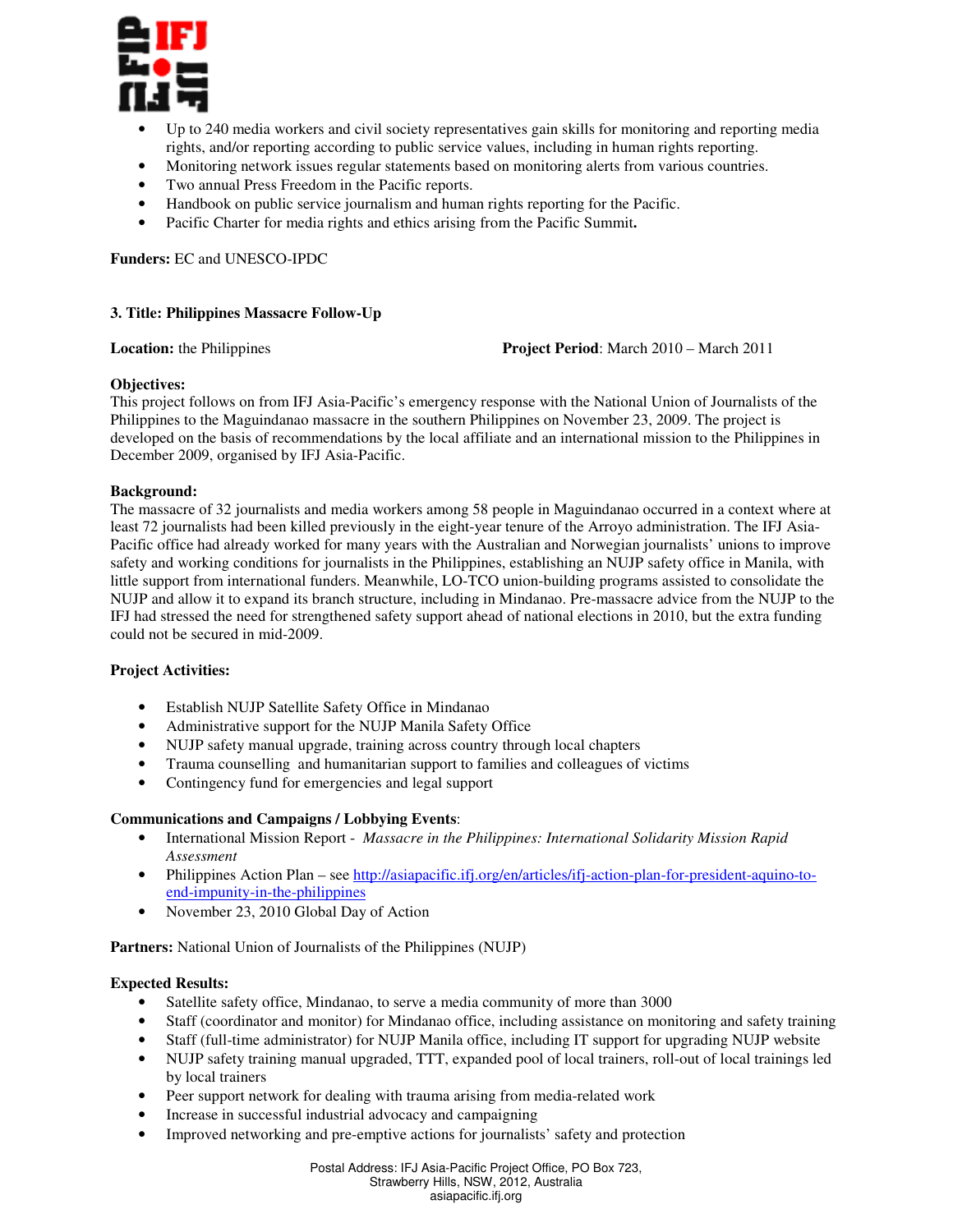

**Funders:** OSI and IMS

# **Title: Promoting Media Freedom in Hong Kong and China**

# **4. Location:** China, Hong Kong, Taiwan **Project Period:** Feb 1 2010- 31 Jan 2011

# **Objectives:**

- To improve coverage of media rights violations and labour conditions in China
- To increase the capacity of journalists to act as watchdogs on media rights and media labour conditions
- To build global support for independent media in Hong Kong and China
- To strengthen the ability of the media in Hong Kong and China to promote independent, free and fair reporting of political processes and human rights issues
- To promote the role of journalism as a public service, including in regard to upholding human rights and democratic participation for all citizens

# **Background:**

This project builds on the successes and lessons learnt during the first two years to establish this program, which began ahead of the Beijing Olympics (*Open and Free – Towards a Democratic Media Culture in China*, February 2008 to January 2009) and continued with *Promoting Media Freedom in Hong Kong and China* (February 2009 to January 2010). This year's annual report, *China Clings to Control: Press Freedom in 2009,* highlighted the battle by local censors to control media commentary on a range of topics. It provided details on 62 official government orders to restrict media reporting, believed to be the first time such a list has been published and made publicly available at an international level. Since the report's publication, China's leaders have noted the valuable role of journalists in a number of public statements and speeches, but journalists continue to face censorship and acts of sometimes violent harassment and intimidation. Central and provincial propaganda departments continue to issue numerous orders that restrict journalists in conducting their work in the public interest.

# **Project Activities:**

- Maintain IFJ Asia-Pacific project coordinator based in Hong Kong
- Maintain a China press freedom network
- Conduct training workshop
- Publish a monthly bulletin and annual Press Freedom Report

# **Communications and Campaigns / Lobbying Events**:

- Monthly China e-bulletin
- Letter-writing, including joint regional statements
- Regular press releases about media rights violations in China and territories
- Annual published report

**Partners:** Hong Kong Journalists' Association (HKJA) and Association of Taiwan Journalists (ATJ)

# **Expected Results:**

- Increase in reporting of violations and activity across the network
- Wide dissemination of published reports and commentary through network
- Increased lobbying by members of the network and by its audience
- Regular operation of the press freedom network
- Increased capacity for journalists and their organisations to act as watchdogs and monitor press freedom
- Improved awareness of media workers' rights in China and its territories

**Funders:** NED, Alliance Safety and Solidarity Appeal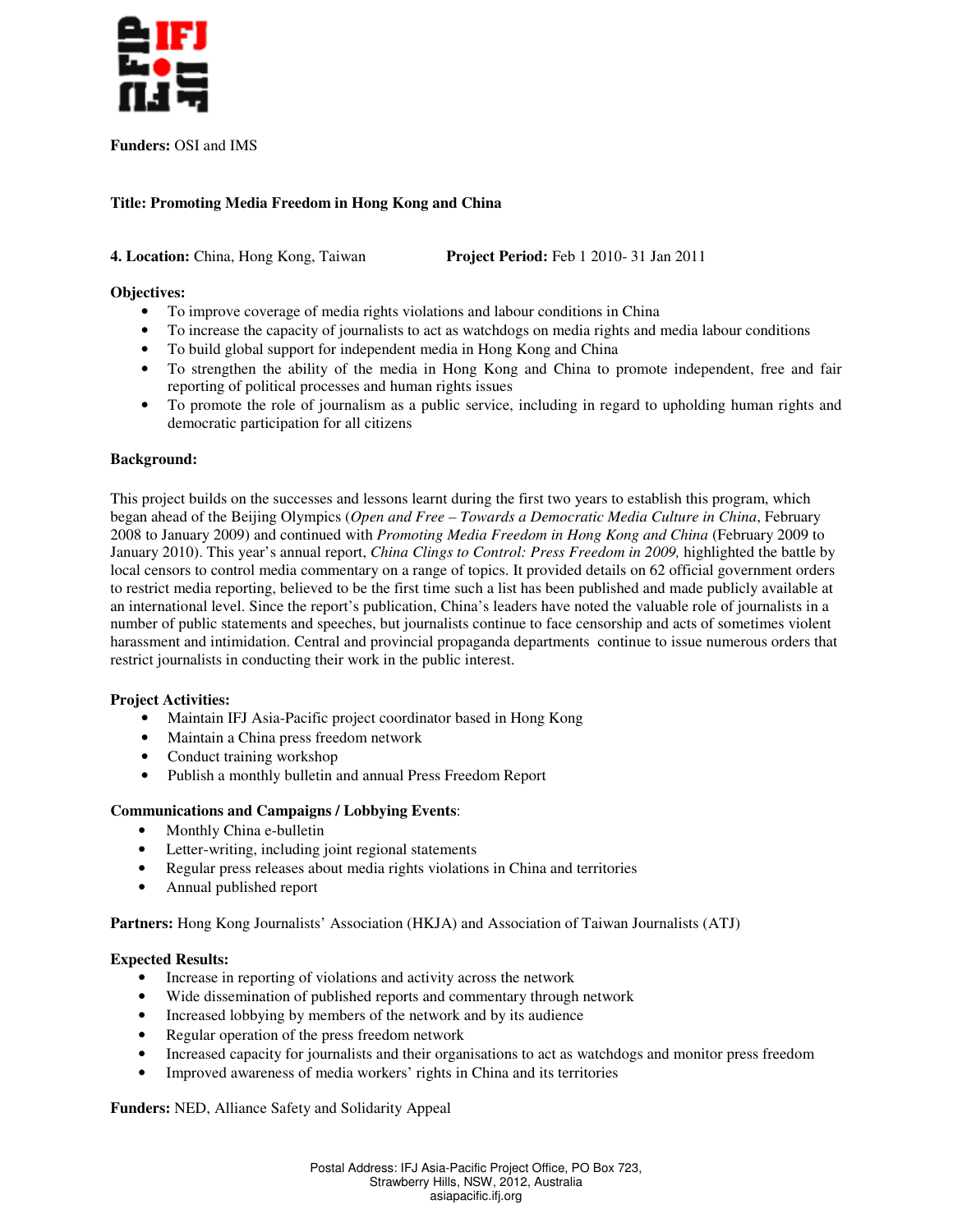

# **5. Title: Reporting for Peace in Nepal**

**Location:** Nepal **Project Period:** October 2009 – December 2010

# **Objectives:**

The overall objective is to support Nepal's transition to peace and to reduce conflict and division by promoting the adoption of principles of tolerance and conflict-sensitivity among journalists and media. The specific goals are:

- To build awareness across Nepal's media community about the key elements of responsible journalism and the ways in which it serves the wider public good.
- To develop skills of journalists and in-house mechanisms for responsible and inclusive journalism and media output that is alert to the needs and rights of all groups, and promotes peaceful resolution of conflict.
- To encourage dialogue on the role of Nepal's media in reducing conflict and promoting peace, and to establish dialogue, mechanisms and institutions that assist to achieve the principal aim over the long term.

#### **Background:**

After 10 years of civil conflict, the peace agreed with the Maoist insurgency movement and the institution in 2008 of a Constituent Assembly to oversee Nepal's political transition present an opportunity for Nepal's media to facilitate a peaceful resolution of the country's multi-layered conflicts. Nepal's journalists and their organisations played a central role in long-running advocacy and actions to seek an end to abuses of human rights associated with the civil conflict, and the more recent peace-time implementation of measures to secure rights to freedom of the press, of expression and of association. It is critical that the momentum for positive change be maintained, not just in terms of supporting Nepal's journalists and their organisations to continue to defend a free and independent media, but also in assisting them to develop and entrench a media culture that serves peace, reconciliation and the public good.

# **Project Activities:**

- Conduct research on media's roles and responsibilities
- Develop a module on "Reporting for Peace"
- Conduct workshops on "Reporting for Peace"
- Prepare "Reporting for Peace in Nepal" publication
- Conduct national roundtable

**Partner:** Federation of Nepali Journalists (FNJ)

# **Expected Results:**

- Assessment of factors that influence how journalists approach their work and make decisions on content.
- "Reporting for Peace in Nepal" module.
- "Reporting for Peace in Nepal" workshops in Kathmandu, Nepalganj and Biratnagar, each training 15 journalists.
- "Reporting for Peace" handbook widely distributed.

**Funders:** UNESCO

# **6. Title: Media for Democracy in Afghanistan**

**Location:** Afghanistan **Project Period:** Dec 2008-Dec 2011

# **Objectives:**

The overall objective is to promote democratic processes and discourse among a wide range of stakeholders. The specific objective is to strengthen the professionalism of journalists and the media as independent watchdogs of governance and facilitators of peaceful democratic discourse, specifically in reporting on political issues and the 2009 elections and their aftermath. A complementary objective is to increase the capacity of journalists to campaign for press freedom and media independence.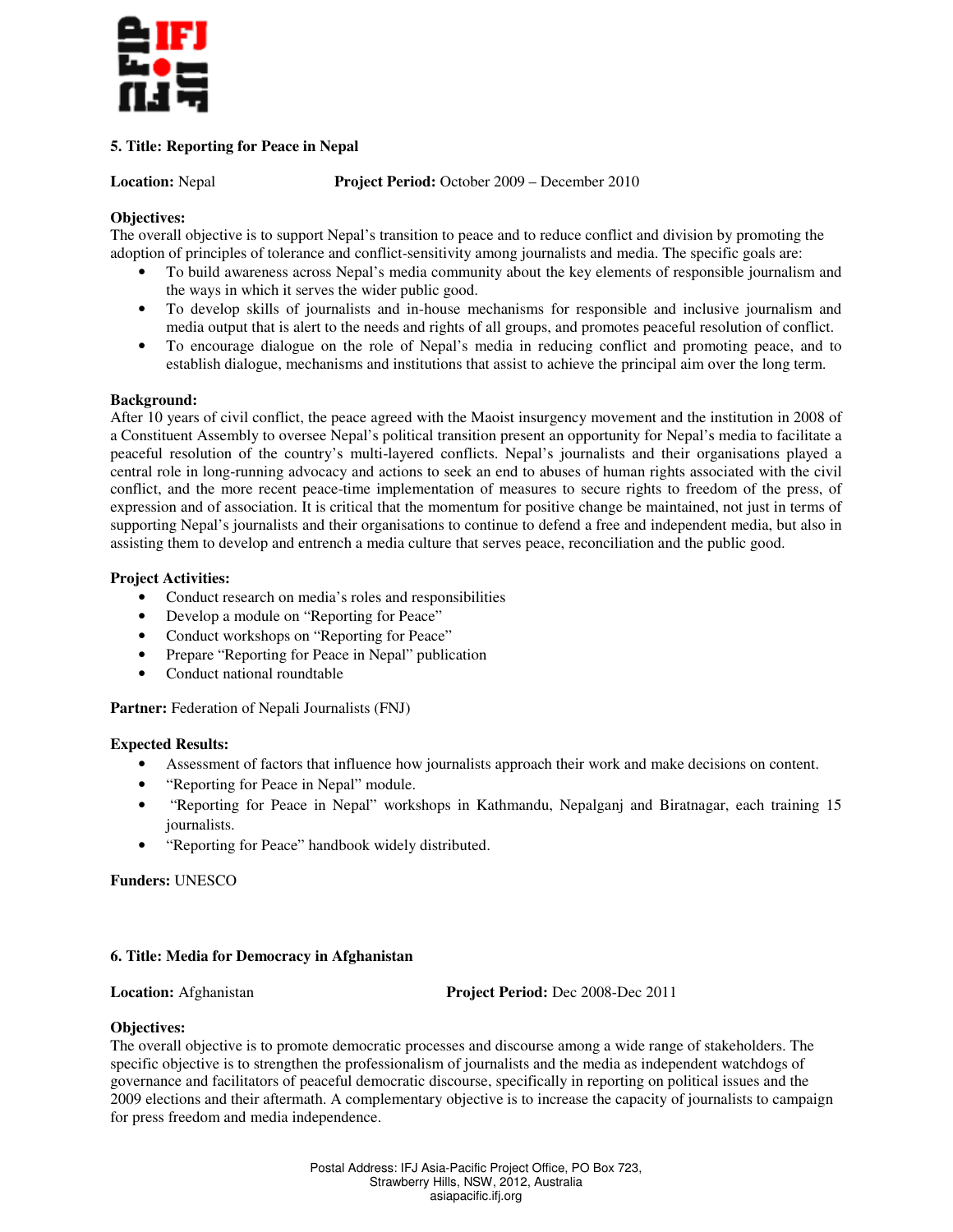

# **Background:**

Although the 2004 elections marked a significant change in Afghanistan, the transition to full democracy remains slow, civil society is not fully engaged in the process, and journalists and media professionals continue to suffer intimidation, violence and repressive legal actions. Elections in August 2009 will be a critical phase in the country's democratic process, and it is in the public's best interest that the elections are reported nationally in a safe working environment. Journalists face challenges in accessing information and reporting freely and transparently without fear of retaliation. They must contend with violence and intimidation emanating from a wide range of groups, as well as the dangers of reporting from conflict zones. The project will impart skills to Afghan journalists so that they can conduct free, fair and authoritative reporting on political issues and democratic transition.

# **Project Activities:**

- Project Office, Staff
- AIJA National Assembly
- National Media for Democracy Summit
- Pre-election Survey: to highlight areas where media should focus attention.
- *Media for Democracy in Afghanistan* handbook, revised
- Training Module
- Train the Trainer
- Election/Political Reporting Training x 10
- Media Rights Monitoring Network
- Campaigning (focus on Afghan Media Law and the Constitutional contradictions).

# **Communications and Campaigns / Lobbying Events**:

- Regular press releases
- Media law advocacy

# **Partners:** Afghan Independent Journalists' Association (AIJA)

# **Expected Results:**

- Improved civil society dialogue on political issues and free media's role in facilitating democratic processes
- Journalists understand media's role in electoral processes, democratic participation, accountable governance
- Journalists have greater understanding and capacity to report on issues related to transitional justice
- Improved media reporting and coverage of political issues, elections and policy implementation
- Journalists have improved skills to report freely and fairly, and to promote press freedom
- Journalists' organisations improve capacity to monitor media rights violations
- Journalists' organisations have greater capacity to deliver training to their peers

**Funders:** European Commission

# **7. Title: Media for Democracy in Pakistan**

**Location:** Pakistan **Project Period:** June 2008 – Oct 2011

# **Objectives:**

The overall goal is to assist local journalists and institutions in Pakistan to defend a free and independent media that serves to strengthen good governance and democratic processes in Pakistan. Key objectives are to support the PFUJ with infrastructure that will help its leaders and membership to strengthen and sustain their campaigning, and prevent violations of the rights of journalists and media workers, institutions and freedom of expression. Longer-term objectives are to strengthen the PFUJ's membership base in more remote regions; promote skills development by training local journalists to deliver training; promote greater representation of women in unions as well as media institutions; and expand the corps of journalists who have union leadership, campaigning and advocacy skills.

# **Background:**

The project follows three IFJ-led international missions to Pakistan in 2007 and 2008. The third mission, in March 2008, issued an action plan which was unanimously adopted at meeting of journalists and editors and forms a basis for the activities that follow, including a National Summit and the establishment of a PFUJ secretariat and IFJ project

Postal Address: IFJ Asia-Pacific Project Office, PO Box 723,

Strawberry Hills, NSW, 2012, Australia

asiapacific.ifj.org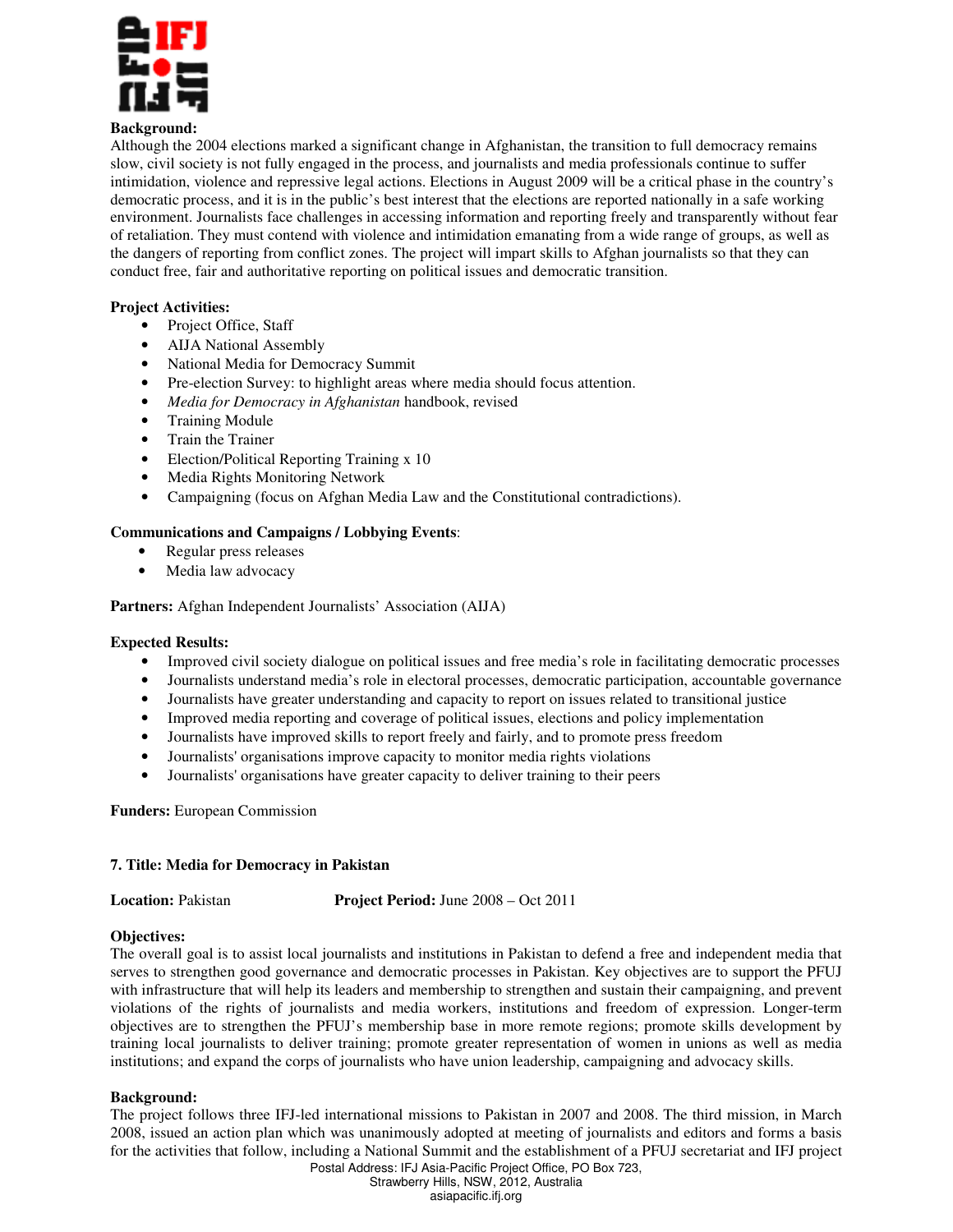

office. The third mission concluded that the PFUJ needed support to take advantage of opportunities arising through the instalment of a new government whose leaders have publicly committed to support media freedom.

#### **Project Activities:**

- Set up PFUJ Secretariat / IFJ office
- Appoint staff
- Hold National Summit (August 2008)
- Provincial leadership meetings
- Monitoring media rights violations
- Newsletters
- Campaigns
- Provide support for training programs
- Assist in preparation of South Asia Press Freedom Report

#### **Communications and Campaigns / Lobbying Events**:

- National media summit (much media coverage)
- Meetings with federal and provincial members of government
- National protests working conditions and safety

#### Partners: Pakistan Federal Union of Journalists (PFUJ)

#### **Expected Results:**

- Functioning PFUJ secretariat
- PFUJ improves capacity to represent and defend the rights of journalists
- Mechanisms to protect and assist journalists in immediate danger
- Improved advocacy to defend the rights of journalists and institutions to report independently and critically
- Journalists have enhanced skills to improve the quality of their work
- Defence of public's right to access independent, critical and reliable information
- National and international attention to problems confronting the media and free expression

#### **Funders:** Open Society Institute

#### **8. Title: Safety and Protection for Journalists in Pakistan**

**Location:** Pakistan **Project Period:** June 2008 – December 2010

#### **Objectives:**

The objectives are aligned with the Media for Democracy project.

#### **Background:**

The project work complements the Media for Democracy project, and is intended to seek to address serious rights abuses committed against media personnel in Pakistan.

#### **Project Activities:**

- Safety training courses x 3
- Emergency fund
- Local safety workshop and materials

#### **Communications and Campaigns / Lobbying Events**:

- Media coverage for safety training, including prime time talk shows
- Meetings with federal and provincial members of government
- Follow-up media calls to Asia-Pacific office
- Swat investigation regarding murder of Musa Khan Khel
- National protests safety and protection

#### Postal Address: IFJ Asia-Pacific Project Office, PO Box 723, Strawberry Hills, NSW, 2012, Australia asiapacific.ifj.org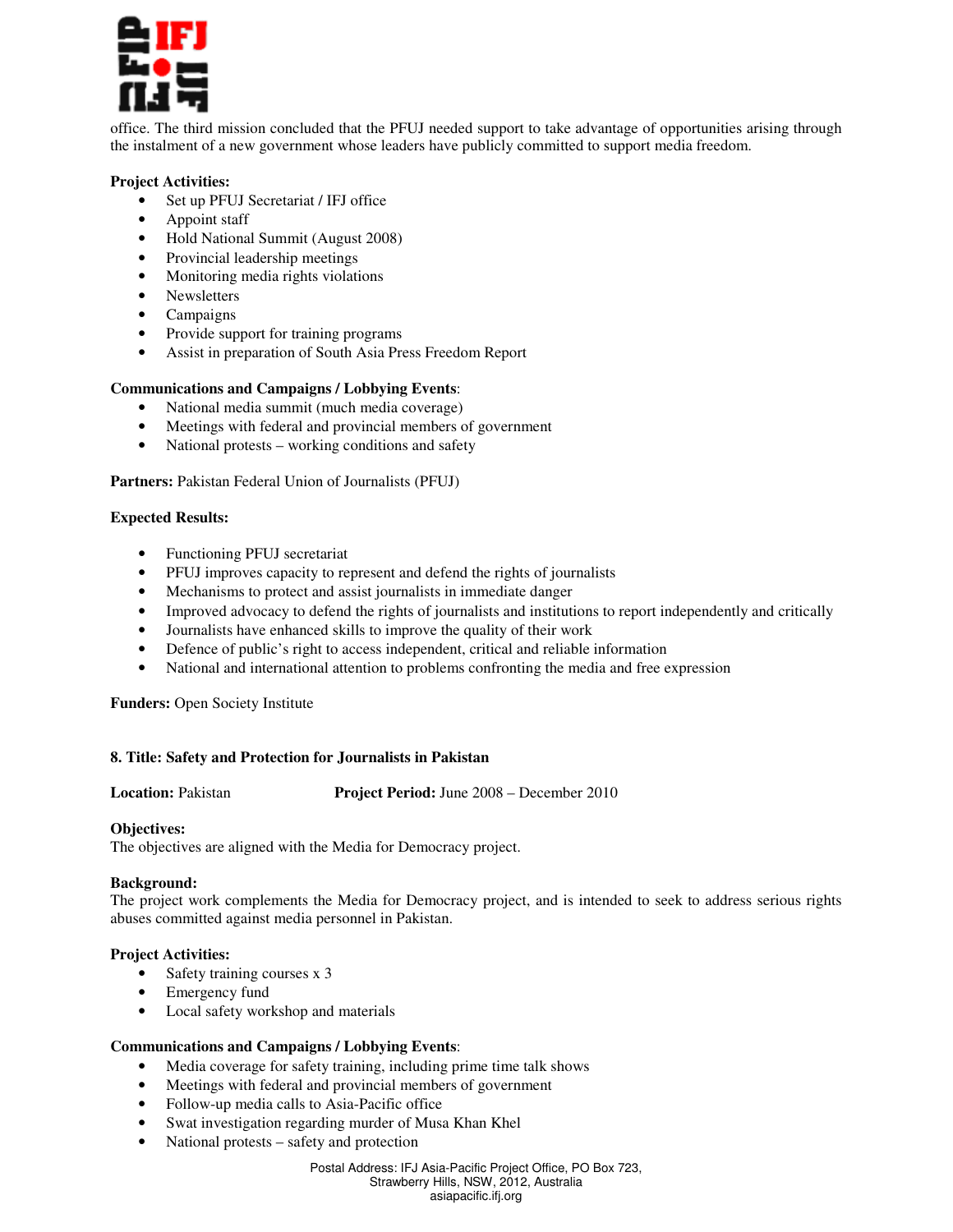

Partners: Pakistan Federal Union of Journalists (PFUJ)

# **Expected Results:**

- Strengthened PFUJ capacity to advocate for safety and protection of media personnel
- Improved skills among media workers for protecting themselves and colleagues
- Enhanced public understanding of need to address risks for media personnel reporting in the public interest
- Government members acknowledge role in safeguarding and protecting media personnel
- National and international attention to problems confronting the media and free expression

**Funders:** Open Society Institute

#### **9. Title: IFJ Human Rights Journalism Prize – Promoting excellence in reporting the rights of vulnerable groups in Sri Lanka - Revised**

#### **Objectives:**

The overall objective is improved respect for human rights in Sri Lanka, especially for the most vulnerable groups. The specific objective was revised with EC approval in 2009 to focus on resolving conflict and promoting reconciliation by strengthening journalists' organisations and their capacity to monitor and report on rights violations. The project originally was framed to organise an annual competition among provincial media (which was achieved in 2008). The aim for the revised activities is still to promote understanding of human rights, as well as to support improved media reporting of human rights and to promote the rights of vulnerable groups. This aim is now expected to be addressed in the context of a post-conflict environment.

#### **Background:**

Repressions and violence against Sri Lankan media and journalists from early to mid-2008 was almost wholly directed by state-linked actors. With the murder of editor Lasantha Wickrematunge in January 2009, the media community was gripped by fear. The build-up of pressures on journalists, their unions and media freedom organisations - by way of public vilification, threats and assaults - had the effect of diminishing the capacity of local organisations to provide advocacy and independent support to the media community, at least in the short term. The anti-media campaign led by government members and officials was at least partly intended to sever the local media freedom advocacy network and its links with international organisations, making it difficult for local advocates to safely conduct monitoring and reporting. As a result, local reporting of media rights violations fractured at a critical juncture. As well, the heightened level of threats and retribution against independent journalist advocates required an upgraded safety response strategy and expanded support for the large number of media personnel who fled abroad.

# **Project Activities:**

- Safety Fund and Rapid Response
- Monitoring and Reporting Media Rights Violations
- Research Mission/s
- Publication of Mission Report
- Exile Attendance at Regional Meeting
- National Meeting

#### **Communications and Campaigns / Lobbying Events**:

- Regular alerts and statements, mission report
- Continuing Stop the War on Journalists and Release Tissa Campaigns
- Submission to EC human rights assessments and UN Human Rights Council

#### **Partners**: n/a

# **Expected Results:**

- Strengthened capacity for continued reporting of media rights
- Postal Address: IFJ Asia-Pacific Project Office, PO Box 723, • Improved support for conducting advocacy, campaigning in defence of media rights and broader human rights

Strawberry Hills, NSW, 2012, Australia

asiapacific.ifj.org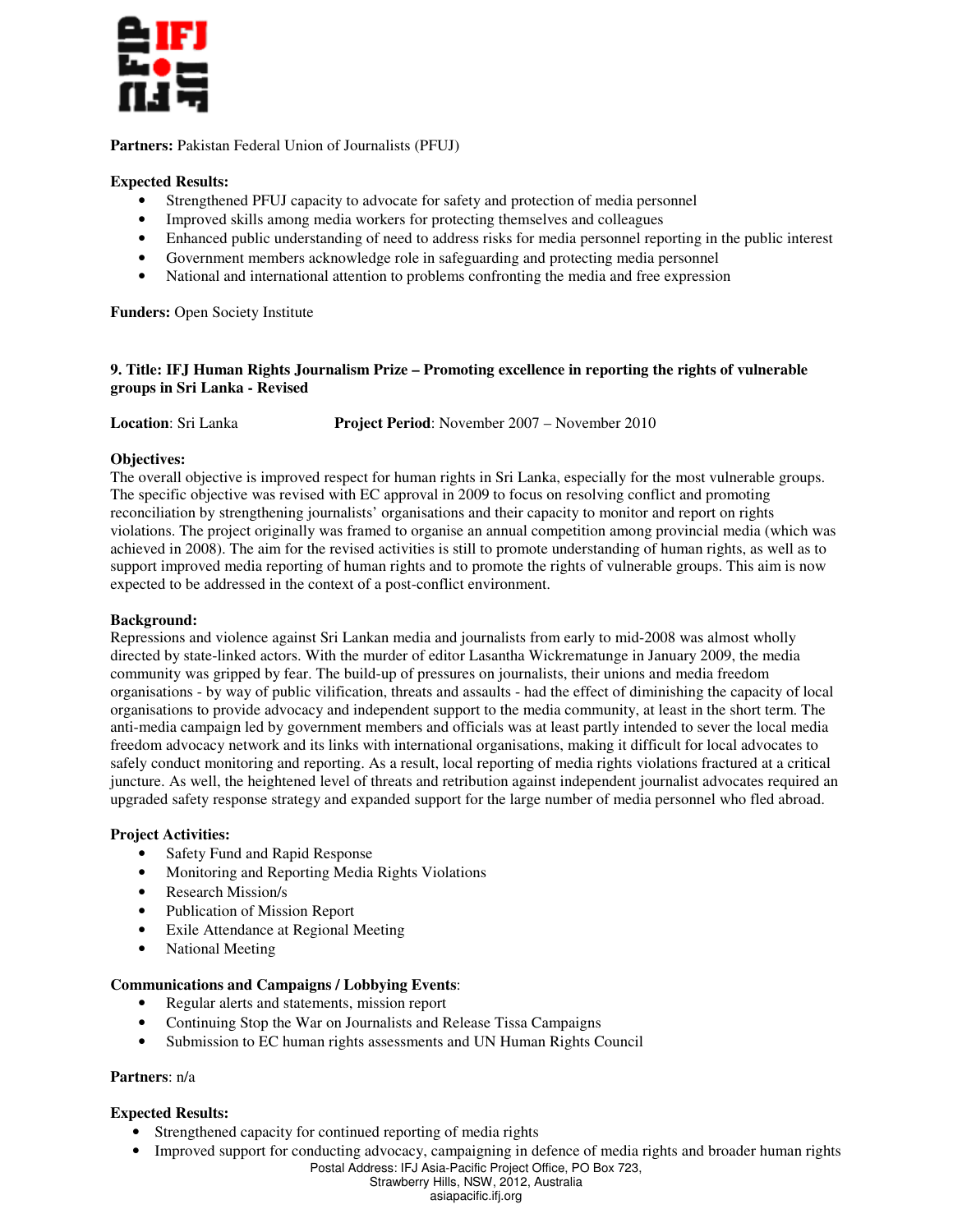

- Improved measures for providing safety support
- Renewed networking and collaboration among local journalists' organisations, including provincial groups
- Renewed strength of journalists and organisations to promote human rights, democratic principles, media freedom
- Journalists and media positioned to contribute to post-conflict reconciliation
- Sri Lankan experience provides basis for strategies to be used in other countries with similar experience
- Contribution toward creating and strengthening conditions for independent and diverse journalism, rightsbased media reporting and a democratic media culture

**Funders**: European Commission

#### **10. Title: Freedom in Solidarity: Media Working for Peace in South Asia**

**Location:** Afghanistan **Project Period**: May 2009 –December 2010

# **Objectives:**

The broad aim is to seek constructive engagement by the media in all target countries in South Asia, with the imperative of building peace and an understanding by media professionals of the manner in which their reporting has bearing on realities of social conflict and harmony, and to realise the potential of South Asia's various media to be a constructive and creative problem-solving agency in societies beset by conflicts at multiple levels. Specific goals are to prepare a tool to be used by journalists' organisations and the broader media community for developing and implementing effective strategies for the defence of media freedom in conflict-prone societies. The program will use networks of journalists' organisations in South Asia to assess the experience within and between countries of organised actions mounted by journalists' organisations and the media community in challenging and dealing with situations of conflict at various levels, and to derive a set of lessons learned, good practice and effective strategies that can be widely shared.

# **Background:**

The targeted countries – Bangladesh, India, Nepal, Pakistan and Sri Lanka – can all be described as transitional societies. Although these countries differ in the specifics, they show sufficient elements of commonality to allow for a common regional strategy on media freedom as a vital element in the apparatus of conflict resolution. The research project, which will investigate actions undertaken by journalists' organisations when dealing with situations of crisis and conflict, will consolidate the outcomes of IFJ Asia-Pacific's work in South Asia over the past decade, especially since the South Asia Media Solidarity Network was established in 2004. SAMSN has sought to establish basic norms of cross-border solidarity on media freedom issues with a significant degree of success. These results will be consolidated in the project and decisive norms of cross-border media solidarity established to challenge the bases of the localised conflicts in and between the countries covered.

# **Project Activities:**

- Research on interventions and activities conducted by affiliates and SAMSN members in situations of crisis and conflict since 2002
- Focus group discussions
- Regional roundtable discussion
- Publication of report

# **Communications and Campaigns / Lobbying Events**:

• Launch and dissemination of report

# **Partners**: Affiliates, partners, SAMSN

# **Expected Results:**

- Report outlining strategies employed by journalists and media organisations in situations of conflict, noting conflict mitigation tactics and benefits/outcomes for wider society
- Nucleus of journalists committed to peace, based on professional norms accepted across borders
- Strengthened understanding of the role of journalists' organisations and media in conflict mitigation and peace-building